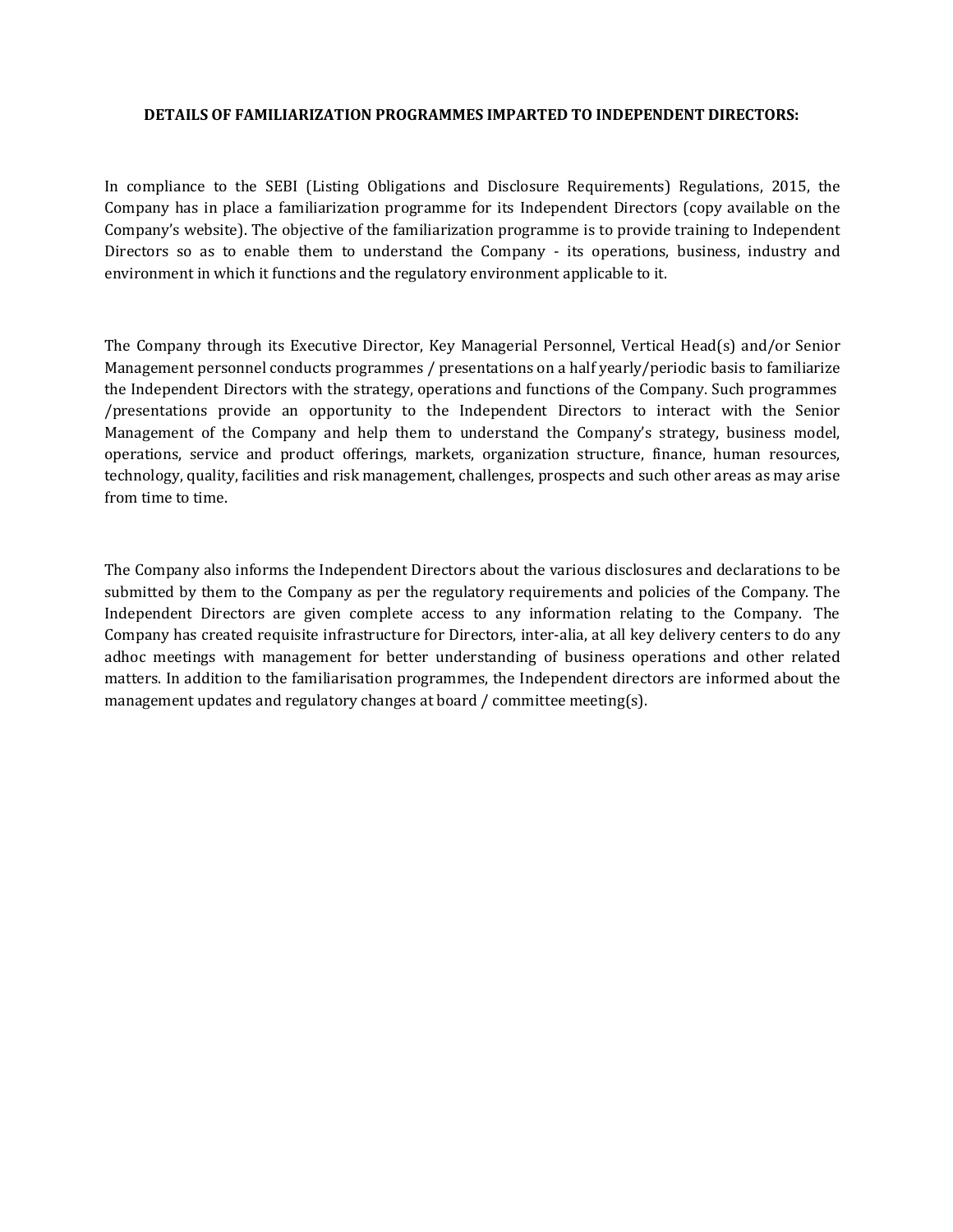## Details of Familiarisation Programmes imparted to Independent Directors in the Financial Year 2018-19:

| Name of the     | of<br>Date | of<br>Topic<br>the         | Number         | of                  | Number of hours spent   |                          |
|-----------------|------------|----------------------------|----------------|---------------------|-------------------------|--------------------------|
| Independent     | Programme  | Programme/                 |                | Programmes Attended | by Independent Director |                          |
| Director        |            | Session                    | by             | Independent         | in such Programmes      |                          |
|                 |            |                            | Director       |                     |                         |                          |
|                 |            |                            | FY 18-19       | Cumulative          | FY 18-19                | Cumulative               |
|                 |            |                            |                | <b>Basis</b>        |                         | <b>Basis</b>             |
| Ulhas<br>Rajesh | 13/07/2018 | Controls<br>Internal       | $\mathbf{1}$   | 1                   | 1 <sub>hr</sub>         | 1 <sub>hr</sub>          |
| Deshpande       |            | Financial<br><sub>on</sub> |                |                     |                         |                          |
|                 |            | Reporting                  |                |                     |                         |                          |
|                 | 09/01/2019 | Customer                   | 1              | $\overline{2}$      | 30 mins                 | 30<br>1<br>hr            |
|                 |            | Centricity<br>and          |                |                     |                         | mins                     |
|                 |            | <b>Quality Review</b>      |                |                     |                         |                          |
| Payal<br>Raju   | 13/07/2018 | Internal<br>Controls       | $\overline{1}$ | 1                   | 1 hr                    | 1 hr                     |
| Savla           |            | Financial<br><sub>on</sub> |                |                     |                         |                          |
|                 |            | Reporting                  |                |                     |                         |                          |
|                 | 09/01/2019 | Customer                   | $\mathbf{1}$   | $\overline{2}$      | 30 mins                 | 30<br>$\mathbf{1}$<br>hr |
|                 |            | Centricity<br>and          |                |                     |                         | mins                     |
|                 |            | <b>Quality Review</b>      |                |                     |                         |                          |
| Harishchandra   | 13/07/2018 | Internal<br>Controls       | $\overline{1}$ | 1                   | 1 <sub>hr</sub>         | 1 <sub>hr</sub>          |
| <b>Bharama</b>  |            | Financial<br><sub>on</sub> |                |                     |                         |                          |
| Naukudkar       |            | Reporting                  |                |                     |                         |                          |
|                 | 09/01/2019 | Customer                   | 1              | $\overline{2}$      | 30 mins                 | 30<br>1<br>hr            |
|                 |            | Centricity<br>and          |                |                     |                         | mins                     |
|                 |            | <b>Quality Review</b>      |                |                     |                         |                          |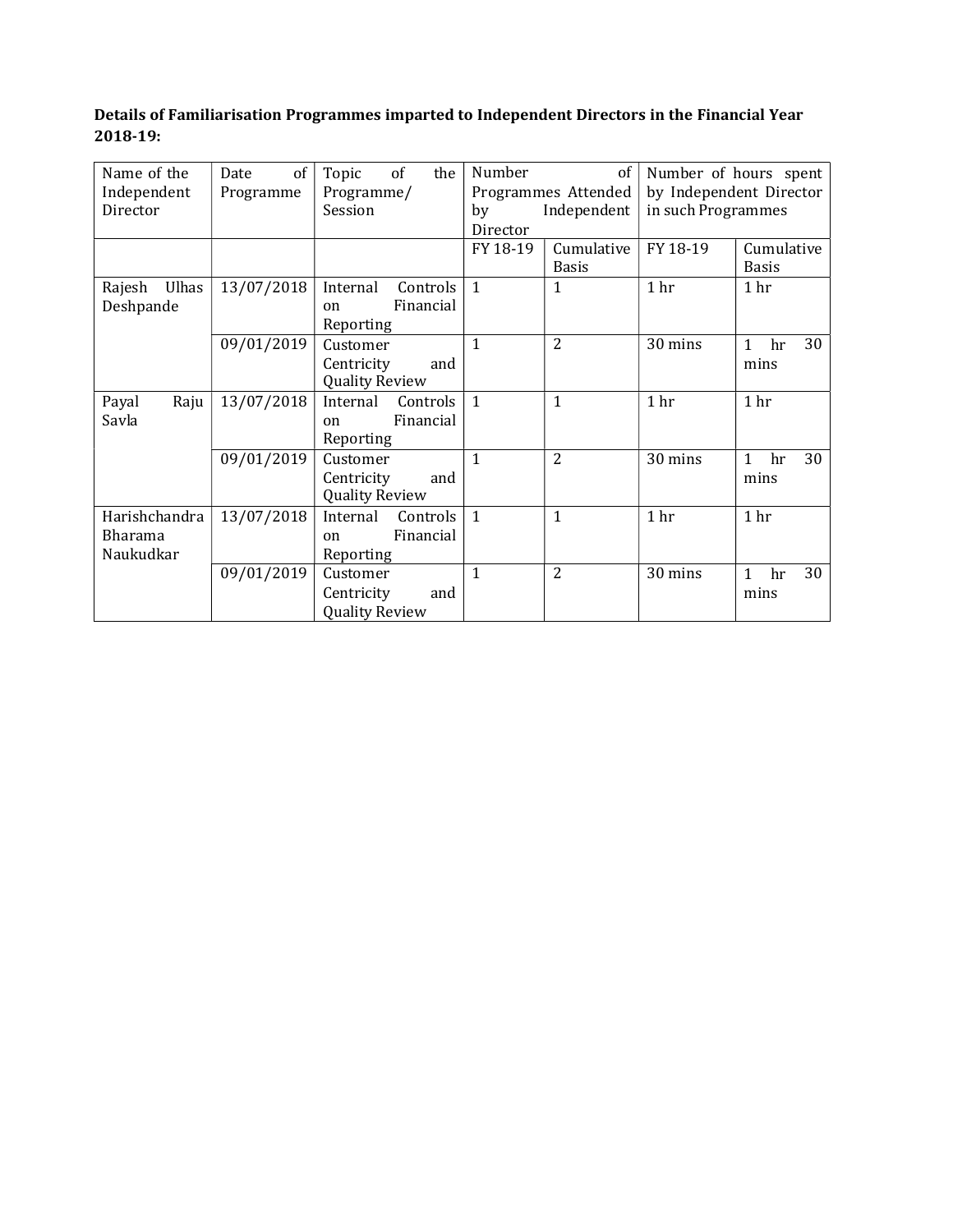### Details of Familiarisation Programmes imparted to Independent Directors in the Financial Year 2019-20:

| Name of the<br>Independent<br>Director      | Date<br>of<br>Programme | of<br>Topic<br>the<br>Programme/<br>Session                                                                                                               | Number of Programmes<br>Attended<br>by<br><b>Independent Director</b> |                            | Number of hours spent<br>by Independent Director<br>in such Programmes |                                  |
|---------------------------------------------|-------------------------|-----------------------------------------------------------------------------------------------------------------------------------------------------------|-----------------------------------------------------------------------|----------------------------|------------------------------------------------------------------------|----------------------------------|
|                                             |                         |                                                                                                                                                           | FY 19-20                                                              | Cumulative<br><b>Basis</b> | FY 19-20                                                               | Cumulative<br><b>Basis</b>       |
| Rajesh Ulhas<br>Deshpande*                  | 18/04/2019              | <b>SEBI</b> (Listing<br>Obligations and<br>Disclosure<br>Requirements)<br>Regulation 2015,<br>Secretarial<br>Standards and<br>other regulatory<br>updates | $\mathbf{1}$                                                          | $\mathbf{1}$               | 1 <sub>hr</sub>                                                        | 1 <sub>hr</sub>                  |
| Raju<br>Payal<br>Savla**                    | 18/04/2019              | <b>SEBI</b> (Listing<br>Obligations and<br>Disclosure<br>Requirements)<br>Regulation 2015,<br>Secretarial<br>Standards and<br>other regulatory<br>updates | $\mathbf{1}$                                                          | $\mathbf{1}$               | 1 <sub>hr</sub>                                                        | 1 hr                             |
| Harishchandr<br>Bharama<br>a<br>Naukudkar** | 18/04/2019              | <b>SEBI</b> (Listing<br>Obligations and<br>Disclosure<br>Requirements)<br>Regulation 2015,<br>Secretarial<br>Standards and<br>other regulatory<br>updates | $\mathbf{1}$                                                          | $\mathbf{1}$               | 1 <sub>hr</sub>                                                        | 1 hr                             |
|                                             | 19/02/2020              | <b>Business</b><br>Assurance<br>roles,<br>rights,<br>responsibilities in<br>the Company                                                                   | $\mathbf{1}$                                                          | $\overline{2}$             | 30 mins                                                                | $\mathbf{1}$<br>hr<br>30<br>mins |
| Ramesh<br>Chandra<br>Sharma***              | 19/02/2020              | <b>Business</b><br>Assurance<br>roles,<br>rights,<br>responsibilities in<br>the Company                                                                   | $\mathbf{1}$                                                          | $\mathbf{1}$               | 30 mins                                                                | 30 mins                          |

\* Resigned w.e.f. 14th June, 2019

\*\*Resigned w.e.f. 14th June, 2019 and re-appointed on 18th November, 2019.

\*\*\*Appointed on 18th November, 2019.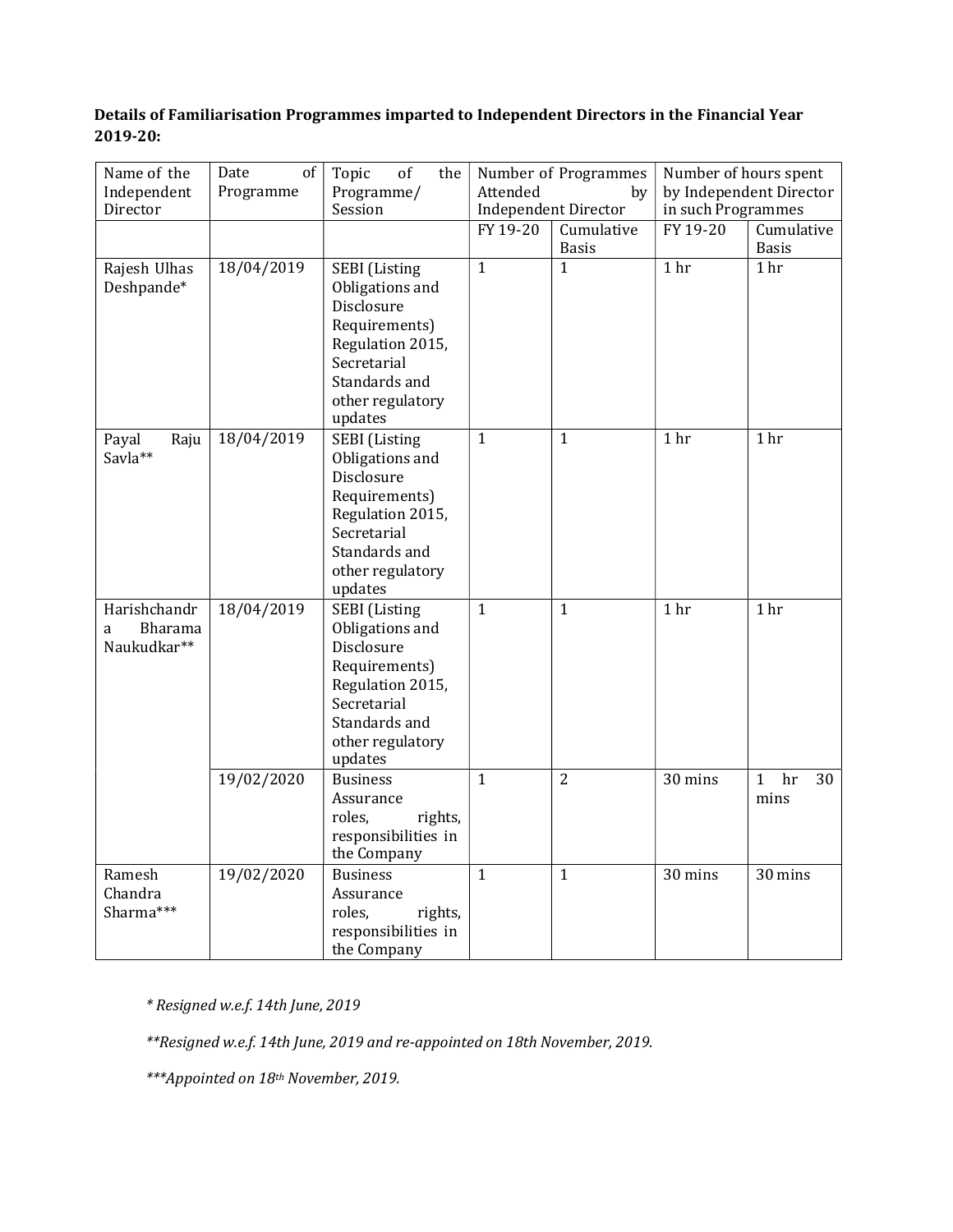# Details of Familiarisation Programmes imparted to Independent Directors in the Financial Year 2020-21:

| of<br>the<br>Name<br>Independent      | Date<br>of<br>Programme  | Topic<br>of<br>the<br>Programme/Session                                                                                                                                                                                                                                                                                                                                                                                                                                                                                                 | Number of Programmes<br>Attended<br>by |                                | Number of hours spent<br>Independent<br>by |                            |
|---------------------------------------|--------------------------|-----------------------------------------------------------------------------------------------------------------------------------------------------------------------------------------------------------------------------------------------------------------------------------------------------------------------------------------------------------------------------------------------------------------------------------------------------------------------------------------------------------------------------------------|----------------------------------------|--------------------------------|--------------------------------------------|----------------------------|
| Director                              |                          |                                                                                                                                                                                                                                                                                                                                                                                                                                                                                                                                         | <b>Independent Director</b>            |                                | Director<br>such<br>in<br>Programmes       |                            |
|                                       |                          |                                                                                                                                                                                                                                                                                                                                                                                                                                                                                                                                         | FY 20-21                               | Cumulative<br><b>Basis</b>     | FY 20-21                                   | Cumulative<br><b>Basis</b> |
| Harishchandra<br>Bharama<br>Naukudkar | 22.05.2020               | Impact<br>&<br>1.<br>Measurement<br>of<br>COVID-19 on Company<br>Company's<br>long<br>2.<br>Vision<br>and<br>term<br>Strategy<br>3. Risk Management,<br>Company<br>policies,<br>changes<br>in<br>the<br>regulatory framework<br>applicable<br>to<br>the<br>Industry in which the<br>Company operates                                                                                                                                                                                                                                    | $\mathbf{1}$                           | $\mathbf{1}$                   | 1 <sub>hr</sub>                            | 1 hr                       |
|                                       | 03.08.2020               | Information<br>1 <sub>1</sub><br>on<br>business performance,<br>operations, market<br>share,<br>financial<br>parameters, working<br>capital management,<br>fund flows etc<br>2.<br>Session<br>on<br>Amendments<br>in<br>Companies Act, 2013                                                                                                                                                                                                                                                                                             | 1                                      | $\overline{2}$                 | 1 hr                                       | 2 hrs                      |
| Ramesh Chandra<br>Sharma              | 22.05.2020<br>03.08.2020 | &<br>1.<br>Impact<br>of<br>Measurement<br>COVID-19 on Company<br>2.<br>Company's<br>long<br>Vision<br>term<br>and<br>Strategy<br>3. Risk Management,<br>Company<br>policies,<br>changes<br>the<br>in<br>regulatory framework<br>applicable<br>the<br>to<br>Industry in which the<br>Company operates<br>Information<br>1.<br>on<br>business performance,<br>operations, market<br>share,<br>financial<br>parameters, working<br>capital management,<br>fund flows etc<br>2.<br>Session<br>on<br>Amendments<br>in<br>Companies Act, 2013 | $\mathbf{1}$<br>1                      | $\mathbf{1}$<br>$\overline{2}$ | 1 hr<br>1 hr                               | 1 hr<br>2 hrs              |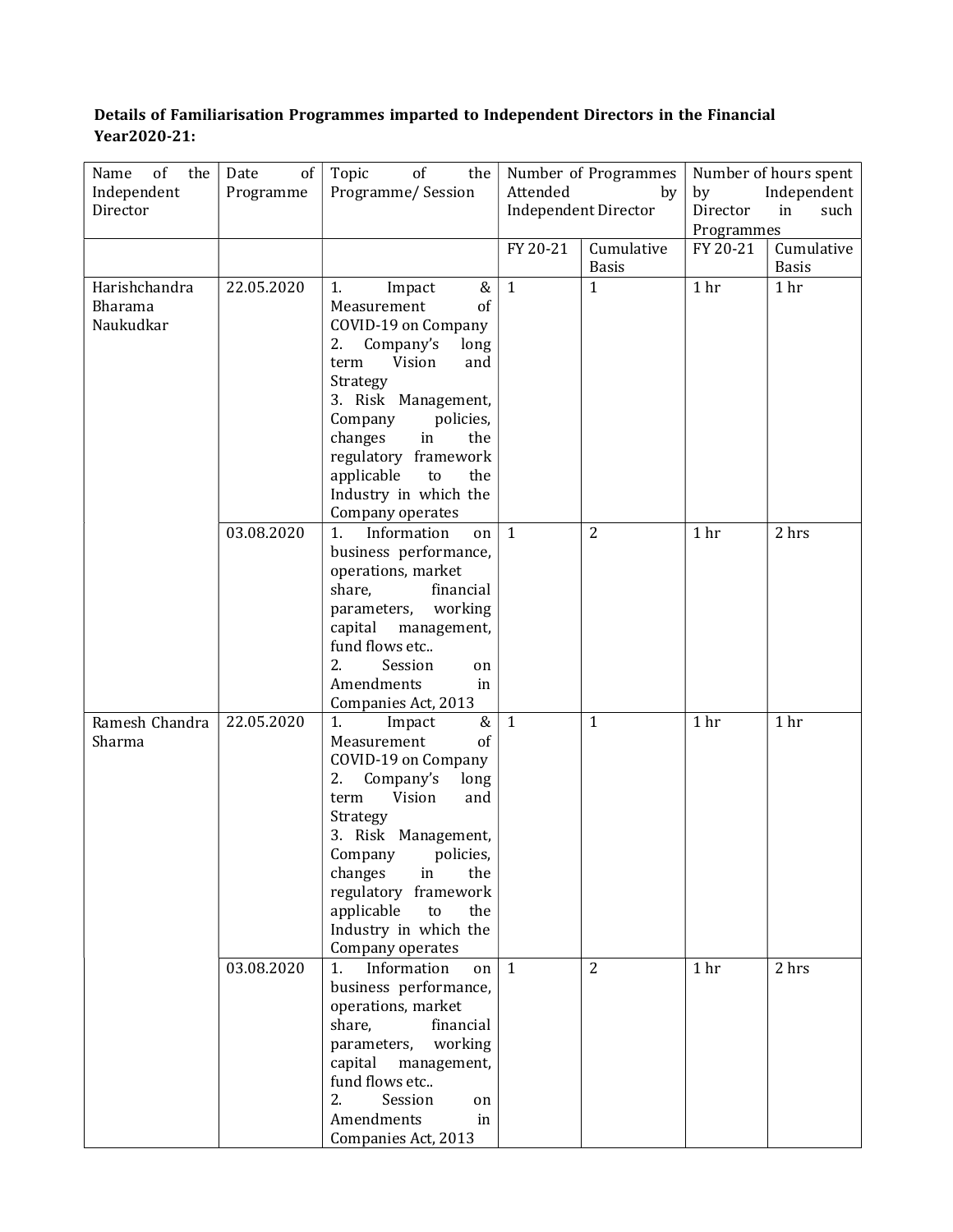| Details of Familiarisation Programmes imparted to Independent Directors in the Financial Year |
|-----------------------------------------------------------------------------------------------|
| 2021-22:                                                                                      |

| of<br>Name<br>the<br>Independent<br>Director | of<br>Date<br>Programme | of<br>Topic<br>the<br>Programme/Session                                                                                                                                                                                                                                                                                                                                                                                                                    | Number of Programmes<br>Attended<br>by<br><b>Independent Director</b> |                            | Number of hours spent<br>Independent<br>by<br>Director<br>in<br>such<br>Programmes |                            |
|----------------------------------------------|-------------------------|------------------------------------------------------------------------------------------------------------------------------------------------------------------------------------------------------------------------------------------------------------------------------------------------------------------------------------------------------------------------------------------------------------------------------------------------------------|-----------------------------------------------------------------------|----------------------------|------------------------------------------------------------------------------------|----------------------------|
|                                              |                         |                                                                                                                                                                                                                                                                                                                                                                                                                                                            | FY 21-22                                                              | Cumulative<br><b>Basis</b> | FY 21-22                                                                           | Cumulative<br><b>Basis</b> |
| Harishchandra<br>Bharama<br>Naukudkar        | 01.06.2021              | 1. Company's longterm<br>Vision and Strategy.<br>2. Risk Management,<br>Company<br>policies,<br>changes<br>the<br>in<br>regulatory framework<br>applicable<br>the<br>to<br>Industry in which the<br>Company operates<br>Information<br>3.<br>on<br>business performance,<br>operations,<br>market<br>share,<br>financial<br>working<br>parameters,<br>capital<br>management,<br>fund flows etc.                                                            | $\mathbf{1}$                                                          | 1                          | 1 <sub>hr</sub>                                                                    | 1 <sub>hr</sub>            |
|                                              | 12.02.2022              | &<br>1. Impact<br>of<br>Measurement<br>COVID-19 on Company<br>2. Company's longterm<br>Vision and Strategy.<br>3. Risk Management,<br>Company<br>policies,<br>changes<br>the<br>in<br>regulatory framework<br>applicable<br>the<br>to<br>Industry in which the<br>Company operates<br>Information<br>4.<br>on<br>business performance,<br>operations,<br>market<br>share,<br>financial<br>parameters, working<br>capital<br>management,<br>fund flows etc. | $\mathbf{1}$                                                          | $\overline{2}$             | 1 <sub>hr</sub>                                                                    | 2 hrs                      |
| Ramesh Chandra<br>Sharma*                    | 01.06.2021              | 1. Company's longterm<br>Vision and Strategy.<br>2. Risk Management,<br>Company<br>policies,<br>changes<br>in<br>the<br>regulatory framework<br>applicable<br>the<br>to<br>Industry in which the<br>Company operates<br>3.<br>Information<br>on<br>business performance,<br>operations,<br>market<br>financial<br>share,<br>parameters,<br>working<br>capital<br>management,<br>fund flows etc.                                                            | $\mathbf{1}$                                                          | $\mathbf{1}$               | 1 hr                                                                               | 1 <sub>hr</sub>            |

\*Ceased to be a director w.e.f. 15th October 2021 due to death.